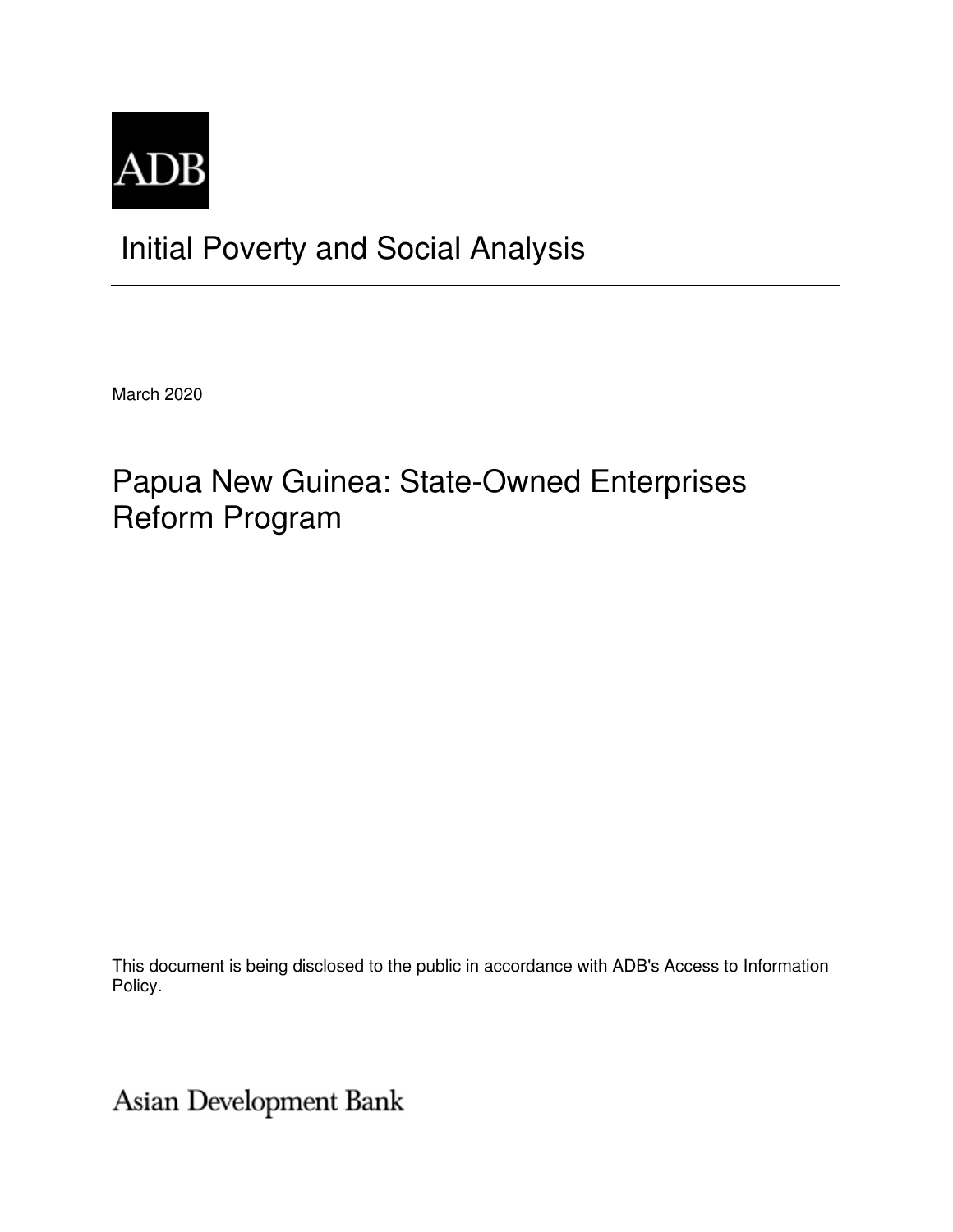## **CURRENCY EQUIVALENTS**

as of 16 February 2020

| Currency unit     | -   | $\text{kina}$ (K)   |
|-------------------|-----|---------------------|
| K <sub>1.00</sub> | $=$ | \$0.294             |
| \$1.00            | $=$ | K <sub>3</sub> .401 |

### **ABBREVIATIONS**

| ADB        | $\overline{\phantom{0}}$ | Asian Development Bank |
|------------|--------------------------|------------------------|
| <b>PNG</b> | $\overline{\phantom{m}}$ | Papua New Guinea       |
| <b>SOE</b> | $\overline{\phantom{m}}$ | state-owned enterprise |

### **NOTE**

In this report, "\$" refers to United States dollars unless otherwise stated.

In preparing any country program or strategy, financing any project, or by making any designation of or reference to a particular territory or geographic area in this document, the Asian Development Bank does not intend to make any judgments as to the legal or other status of any territory or area.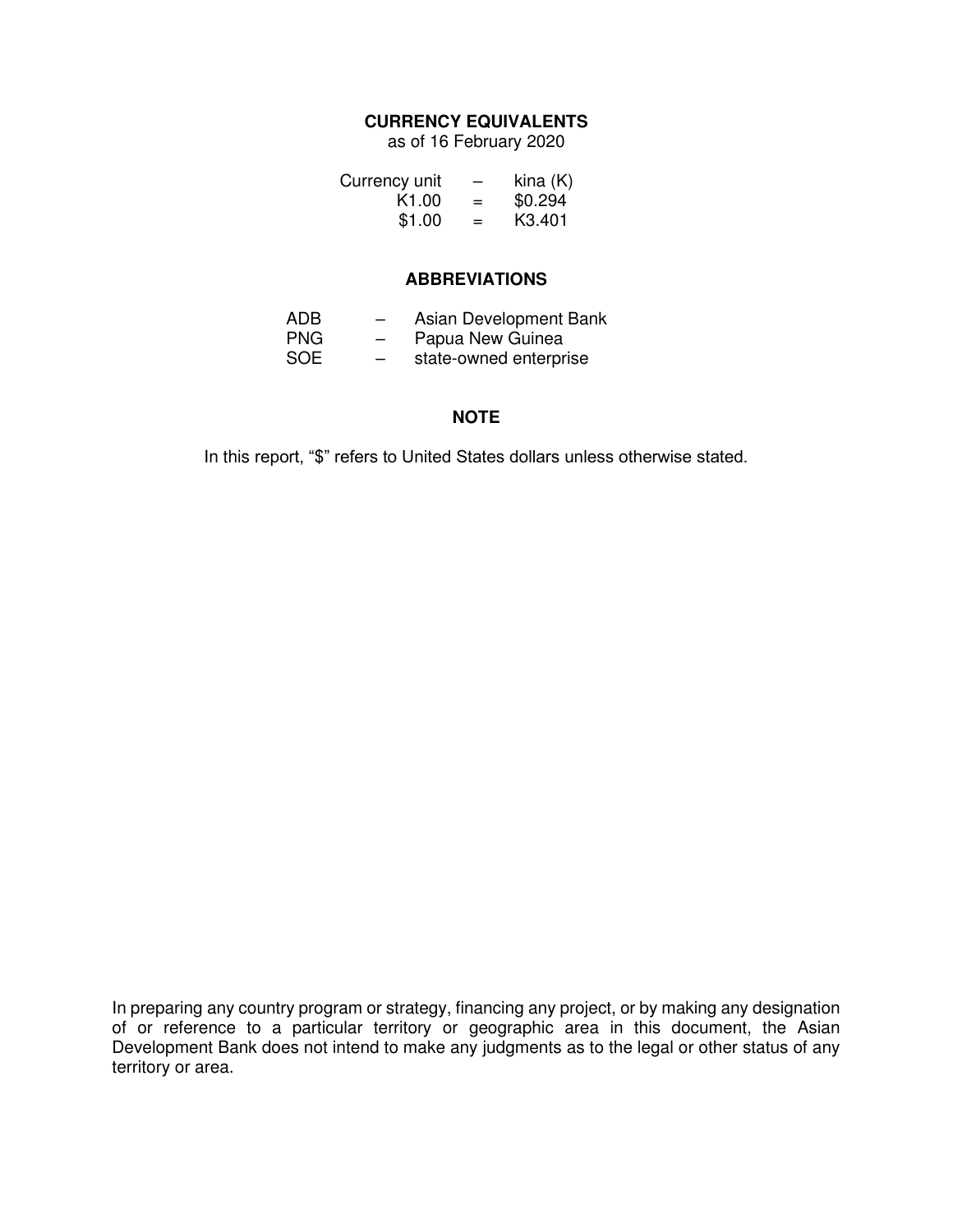|                                                                                                                                                                                                                                                                                                                                                                                                                                                                                                                                                                                                                                                                                                                                                                                                                                                                                                                                                                                                                                                                                                                                                                                                                                                                                                                                            | <b>INITIAL POVERTY AND SOCIAL ANALYSIS</b>                                                         |                          |                                                                                                                                                                                                                                                                                                                                                                                                                                                                                                                                                                                                                                                                                                                                                                                                                                                                                                                                                                                                                                                                                                                                                                                                                                  |
|--------------------------------------------------------------------------------------------------------------------------------------------------------------------------------------------------------------------------------------------------------------------------------------------------------------------------------------------------------------------------------------------------------------------------------------------------------------------------------------------------------------------------------------------------------------------------------------------------------------------------------------------------------------------------------------------------------------------------------------------------------------------------------------------------------------------------------------------------------------------------------------------------------------------------------------------------------------------------------------------------------------------------------------------------------------------------------------------------------------------------------------------------------------------------------------------------------------------------------------------------------------------------------------------------------------------------------------------|----------------------------------------------------------------------------------------------------|--------------------------|----------------------------------------------------------------------------------------------------------------------------------------------------------------------------------------------------------------------------------------------------------------------------------------------------------------------------------------------------------------------------------------------------------------------------------------------------------------------------------------------------------------------------------------------------------------------------------------------------------------------------------------------------------------------------------------------------------------------------------------------------------------------------------------------------------------------------------------------------------------------------------------------------------------------------------------------------------------------------------------------------------------------------------------------------------------------------------------------------------------------------------------------------------------------------------------------------------------------------------|
| Country:                                                                                                                                                                                                                                                                                                                                                                                                                                                                                                                                                                                                                                                                                                                                                                                                                                                                                                                                                                                                                                                                                                                                                                                                                                                                                                                                   | Papua New Guinea                                                                                   | Project Title:           | State-Owned Enterprises Reform Program                                                                                                                                                                                                                                                                                                                                                                                                                                                                                                                                                                                                                                                                                                                                                                                                                                                                                                                                                                                                                                                                                                                                                                                           |
| Lending/Financing<br>Modality:                                                                                                                                                                                                                                                                                                                                                                                                                                                                                                                                                                                                                                                                                                                                                                                                                                                                                                                                                                                                                                                                                                                                                                                                                                                                                                             | Policy-Based Loan                                                                                  | Department/<br>Division: | PARD/PASP                                                                                                                                                                                                                                                                                                                                                                                                                                                                                                                                                                                                                                                                                                                                                                                                                                                                                                                                                                                                                                                                                                                                                                                                                        |
|                                                                                                                                                                                                                                                                                                                                                                                                                                                                                                                                                                                                                                                                                                                                                                                                                                                                                                                                                                                                                                                                                                                                                                                                                                                                                                                                            | POVERTY IMPACT AND SOCIAL DIMENSIONS                                                               |                          |                                                                                                                                                                                                                                                                                                                                                                                                                                                                                                                                                                                                                                                                                                                                                                                                                                                                                                                                                                                                                                                                                                                                                                                                                                  |
| А.                                                                                                                                                                                                                                                                                                                                                                                                                                                                                                                                                                                                                                                                                                                                                                                                                                                                                                                                                                                                                                                                                                                                                                                                                                                                                                                                         | Links to the National Poverty Reduction Strategy and Country Partnership Strategy                  |                          |                                                                                                                                                                                                                                                                                                                                                                                                                                                                                                                                                                                                                                                                                                                                                                                                                                                                                                                                                                                                                                                                                                                                                                                                                                  |
|                                                                                                                                                                                                                                                                                                                                                                                                                                                                                                                                                                                                                                                                                                                                                                                                                                                                                                                                                                                                                                                                                                                                                                                                                                                                                                                                            | support SOE reform, business legal environment improvements, and greater competition. <sup>d</sup> |                          | The program will help strengthen the operational performance and financial sustainability of state-owned enterprises<br>(SOEs) in Papua New Guinea (PNG), helping to improve public service delivery. The PNG Vision 2050 aims to<br>achieve inclusive economic growth by transforming the economy, improving infrastructure, and enhancing human<br>development; it identifies effective and efficient SOEs as key to basic public service delivery. <sup>a</sup> The Medium Term<br>Development Plan, 2018-2022 includes key result areas around improved service delivery, improved governance,<br>and responsible sustainable development. <sup>b</sup> It emphasizes the need to improve the operational performance of<br>SOEs, with the objective of delivering services across PNG at high quality and affordable prices. The program is<br>consistent with the Strategy 2030 operational priority of strengthening governance and institutional capacity, under<br>which ADB will support SOE reforms in small island developing states to strengthen public service delivery. <sup>c</sup> The<br>program is also in line with implementation priorities of the PNG country partnership strategy, under which ADB will |
| <b>B.</b> Poverty Targeting<br>⊠General intervention Individual or household (TI-H) I Geographic (TI-G) I Non-income MDGs<br>SOEs provide most essential services—including energy, water supply, telecommunications, ports, and air transport.<br>The program will address poverty issues through improving SOE performance, which will in turn help them deliver<br>better public services. Improved service delivery will have the potential of benefiting wider and more vulnerable<br>segments of the society. Lower resource transfers and/or subsidies to SOEs through the general budget will free up<br>public resources for potential social and developmental expenditures. The program will also help develop effective,<br>accountable and transparent institutions (SDG 16.6).                                                                                                                                                                                                                                                                                                                                                                                                                                                                                                                                               |                                                                                                    |                          |                                                                                                                                                                                                                                                                                                                                                                                                                                                                                                                                                                                                                                                                                                                                                                                                                                                                                                                                                                                                                                                                                                                                                                                                                                  |
| C. Poverty and Social Analysis<br>1. Key issues and potential beneficiaries. The program aims to benefit the overall population of PNG through<br>better service delivery. PNG's economy, like other island economies in the Pacific region, is characterized by its<br>geographical remoteness, dispersed population, and vulnerability to natural disasters. Evidence from the 1996–2010<br>Household Income and Expenditure Survey suggests that, despite more than 11 years of sustained economic<br>growth, poverty did not decline between 1996 and 2010. <sup>e</sup> The national poverty rate is around 37%, and social<br>indicators are weaker than most other Pacific islands. A lack of progress on formal poverty indicators reflects PNG's<br>slow progress against other social indicators. PNG ranks 155th out of 188 countries in the 2018 Human Development<br>Index, making it the lowest-ranked country in the Pacific region, and the third lowest in Asia and the Pacific as a<br>whole (after Afghanistan and Nepal). Growth has been influenced by both external factors (natural disasters,<br>commodity price shocks, downturns in advanced economies) and internal factors (political events and ensuing<br>uncertainty). Economic shocks and natural disasters tend to erode living standards of the poorest. |                                                                                                    |                          |                                                                                                                                                                                                                                                                                                                                                                                                                                                                                                                                                                                                                                                                                                                                                                                                                                                                                                                                                                                                                                                                                                                                                                                                                                  |
|                                                                                                                                                                                                                                                                                                                                                                                                                                                                                                                                                                                                                                                                                                                                                                                                                                                                                                                                                                                                                                                                                                                                                                                                                                                                                                                                            | to the extent that SOE debt represents a contingent liability for the government.                  |                          | 2. Impact channels and expected systemic changes. The proposed program will help the Government of PNG<br>accelerate its SOE reforms and improve SOE performance through various channels. A better policy and legislative<br>framework will separate political and commercial decision-making, promote greater private participation in service<br>delivery, encourage competition, and help in costing community service obligations. Stronger governance and<br>greater transparency will lead to merit-based selection of SOE board and management, clearer performance targets<br>and monitoring, updated financial records, and better accountability. Addressing specific challenges of SOEs will<br>enable key SOEs like PNG Power and Water PNG to improve efficiency and effectiveness. Improved financial<br>sustainability of SOEs resulting from these changes will improve their cash flow position and allow them to invest in<br>better services. Better financial sustainability of SOEs will also reduce potential pressure on the consolidated budget                                                                                                                                                         |
| specific technical assistance. <sup>†</sup>                                                                                                                                                                                                                                                                                                                                                                                                                                                                                                                                                                                                                                                                                                                                                                                                                                                                                                                                                                                                                                                                                                                                                                                                                                                                                                |                                                                                                    |                          | 3. Focus of (and resources allocated in) the transaction TA or due diligence. There is no transaction technical<br>assistance. Due diligence is supported by ADB's ongoing engagement in PNG and ADB's regional and country-                                                                                                                                                                                                                                                                                                                                                                                                                                                                                                                                                                                                                                                                                                                                                                                                                                                                                                                                                                                                     |
|                                                                                                                                                                                                                                                                                                                                                                                                                                                                                                                                                                                                                                                                                                                                                                                                                                                                                                                                                                                                                                                                                                                                                                                                                                                                                                                                            |                                                                                                    |                          | A Specific analysis for policy-based lending. The policy interventions require demonstrated government                                                                                                                                                                                                                                                                                                                                                                                                                                                                                                                                                                                                                                                                                                                                                                                                                                                                                                                                                                                                                                                                                                                           |

4. **Specific analysis for policy-based lending.** The policy interventions require demonstrated government commitment to improving the policy and legislative framework for SOEs, strengthening governance and transparency, and addressing SOE-specific challenges. Key reforms will help (i) separate political and commercial decision-making through defining the roles of ministers, SOE boards, and management; (ii) focus more strongly on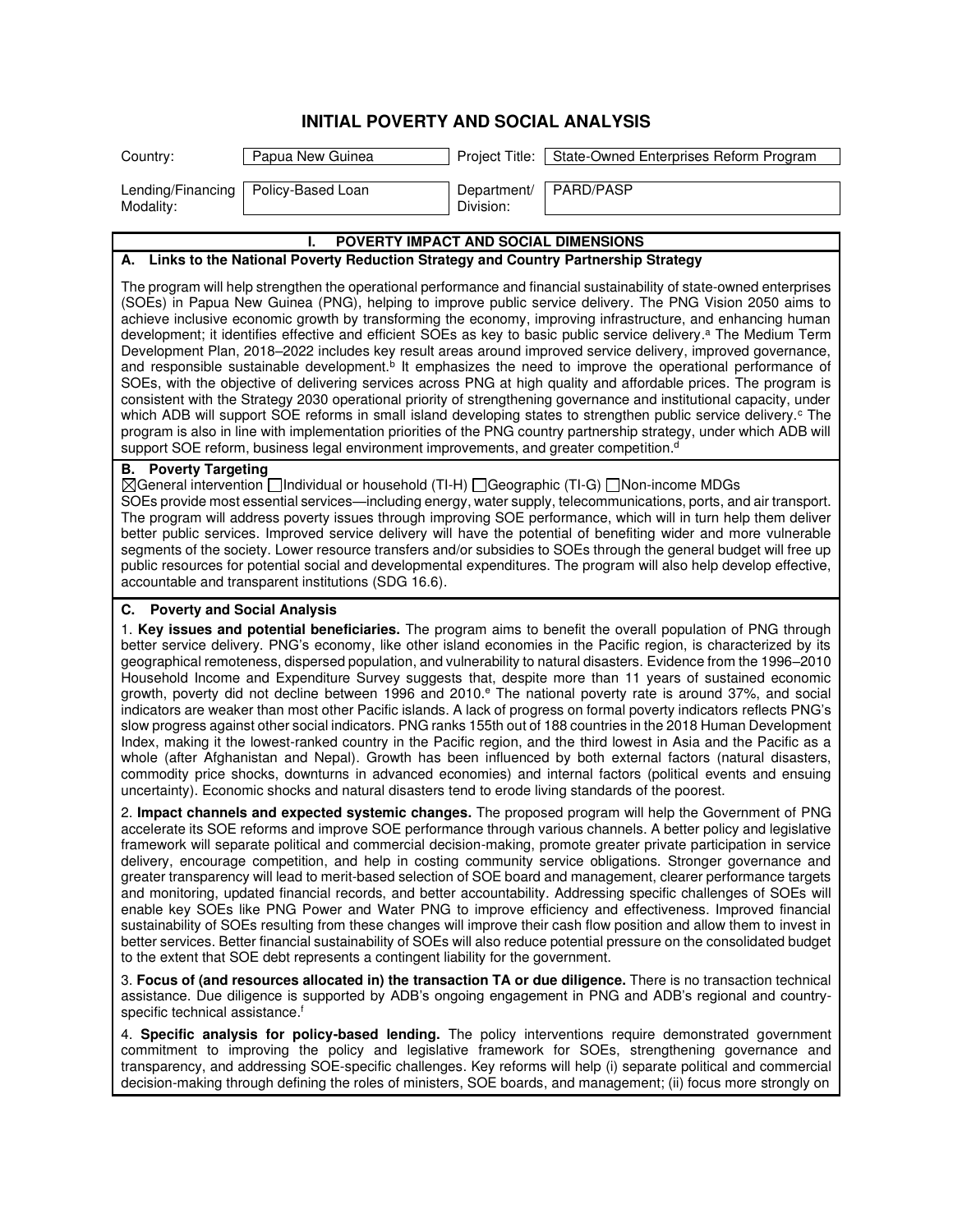monitoring SOE performance; (iii) improve transparency through the timely preparation and public release of statements of corporate objectives and audited annual accounts; (iv) establish a transparent, skills-based process for SOE director selection and appointment (which would include particular measures to encourage women's representation at the board level); (v) require community service obligations to be identified and costed as part of the corporate planning process; and (vi) address the backlog of accounts with the auditor general.

#### **II. GENDER AND DEVELOPMENT**

1. What are the key gender issues in the sector and/or subsector that are likely to be relevant to this project or program?

In PNG, gender inequality is a social, economic, and political issue and remains prevalent in both urban and rural societies. PNG's constitution provides for gender equity and equality, but customary law, recognized by the constitution, discriminates against women in relation to rights and property. Many cultural and gender norms influence social practices that hinder the development of women. Women make up 48% of Papua New Guinea's population but are under-represented in the formal economy, community leadership, and national politics. As of May 2019, PNG was one of only three countries of 235 in the world that had no women in its legislative branch or parliament. Only a small proportion of women (12%) live in cities and towns. Traditional village settings mean women are often expected to take part in domestic duties including gardening, food cultivation, and child rearing. These factors, along with poor access to health and education and limited economic and political power, means women are vulnerable to domestic violence, which is thought to affect up to two-thirds of the country's women. Women in PNG have lower workforce participation compared to men, and men are almost twice as likely as women to have wage-paying jobs in the formal sector—both in urban and rural areas. Women have much lower access to cash income sources and decent work opportunities. Women traders are also more disadvantaged than men by unsafe and insanitary markets and poor transport infrastructure. Women are under-represented in SOE board and management positions. There are only two women among 48 SOE board members currently in position across 10 SOEs, the Kumul Telikom Holdings Board, and the PNG Power Board.<sup>g</sup> Women also engage in small enterprises, but often face competitive disadvantages and entry barriers.

2. Does the proposed project or program have the potential to contribute to the promotion of gender equity and/or empowerment of women by providing women's access to and use of opportunities, services, resources, assets, and participation in decision making?  $\boxtimes$  Yes  $\Box$  No participation in decision making?

As part of the program, the government will incorporate measures to improve women's representation in SOE boards. The competition policy supports competitive neutrality of SOEs and women in business, including in the area of consumer protection and support to small enterprises (many of which are run by women).

3. Could the proposed project have an adverse impact on women and/or girls or widen gender inequality?  $\Box$  Yes  $\boxtimes$  No

By improving service delivery, the benefits of the program for women and girls are expected to be positive.

| 4. Indicate the intended gender mainstreaming category:<br>GEN (gender equity)<br>EGM (effective gender mainstreaming)<br>$\boxtimes$ SGE (some gender elements) $\Box$ NGE (no gender elements)                                                                                                                                                                                                                                      |  |
|---------------------------------------------------------------------------------------------------------------------------------------------------------------------------------------------------------------------------------------------------------------------------------------------------------------------------------------------------------------------------------------------------------------------------------------|--|
| <b>PARTICIPATION AND EMPOWERMENT</b><br>Ш.                                                                                                                                                                                                                                                                                                                                                                                            |  |
| 1. Who are the main stakeholders of the project, including beneficiaries and negatively affected people? Identify<br>how they will participate in the project design.                                                                                                                                                                                                                                                                 |  |
| The people of PNG are all potential stakeholders in this program lending operation. The implementing agencies are<br>also key stakeholders and will be continuously consulted through participation in the technical working group that<br>has been established. The program is aligned with and supports the implementation of the government's strategies<br>and plans, which have been developed through nationwide consultations. |  |
| 2. How can the project contribute (in a systemic way) to engaging and empowering stakeholders and beneficiaries,<br>particularly, the poor, vulnerable, and excluded groups? What issues in the project design require participation of<br>the poor and excluded?                                                                                                                                                                     |  |
| The program will be based on government strategies and plans, including the Medium Term Development Plan,<br>2018–2022 that sets out a vision for securing PNG's future through inclusive sustainable economic growth. The<br>implementing agencies will participate in the program design during program processing.                                                                                                                 |  |
| 3. What are the key, active, and relevant civil society organizations (CSOs) in the project area? What is the level<br>of civil society organization participation in the project design?<br>$\boxtimes$ Information generation and sharing (L) $\Box$ Consultation<br>Collaboration<br>$\Box$ Partnership<br>$\perp$                                                                                                                 |  |
| 4. Are there issues during project design for which participation of the poor and excluded is important? What are<br>they and how should they be addressed? $\Box$ Yes<br>⊠ No<br>The program addresses SOE policy challenges, and is not structured for poor and excluded populations to                                                                                                                                             |  |